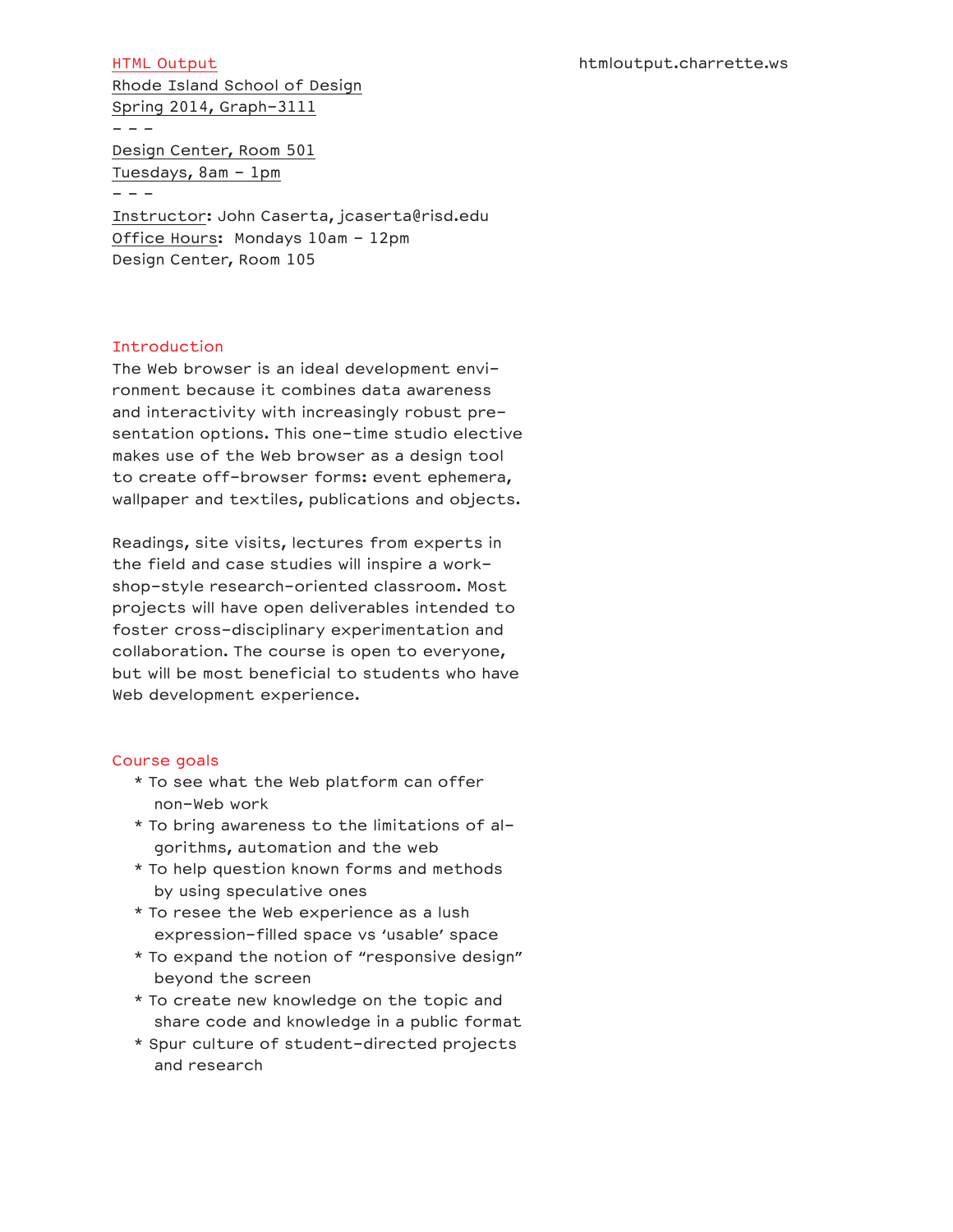### Course format

Students will opt into several research areas and work together to produce experiments, projects and conclusive writings to be published in a final single book. The "chapters" and research areas will begin with the list below, but may evolve based on the interests of the class. Any additions to these research areas should be agreed upon.

# Research areas (1st half of semester)

#### GRAPHIC FORM

 How can the Web authoring and display environment be used to generate form. Is there an advantage to form made in this way? Is it speed, convenience, reach, the pleasure/familiarity of the development environment? When drawing or assembling collages, there are immediate responses that take place. What are the sensory effects of making form in the browser? How might the construction of graphic form in the browser provide an alternative to traditional tools and methods. Possible areas of interest: patterns for wallpaper and textiles; responsive iconography.

### DESIGNING IN SERIES

 All programming languages are generative systems, with parameters that define known or unknown outcomes. How might this programmatic mindset be applied to the systems we're used to seeing in finished physical forms: poster series, event fliers, book covers, type specimens, etc. This area of research allows us to exaggerate and better understand the web mantra: separate the look from the content.

#### TYPOGRAPHY

 As a specific, but important offshoot to the previous two areas, typography itself is a worthy area of examination in terms of how the Web can be ported over for use in type specimens, letterhead and other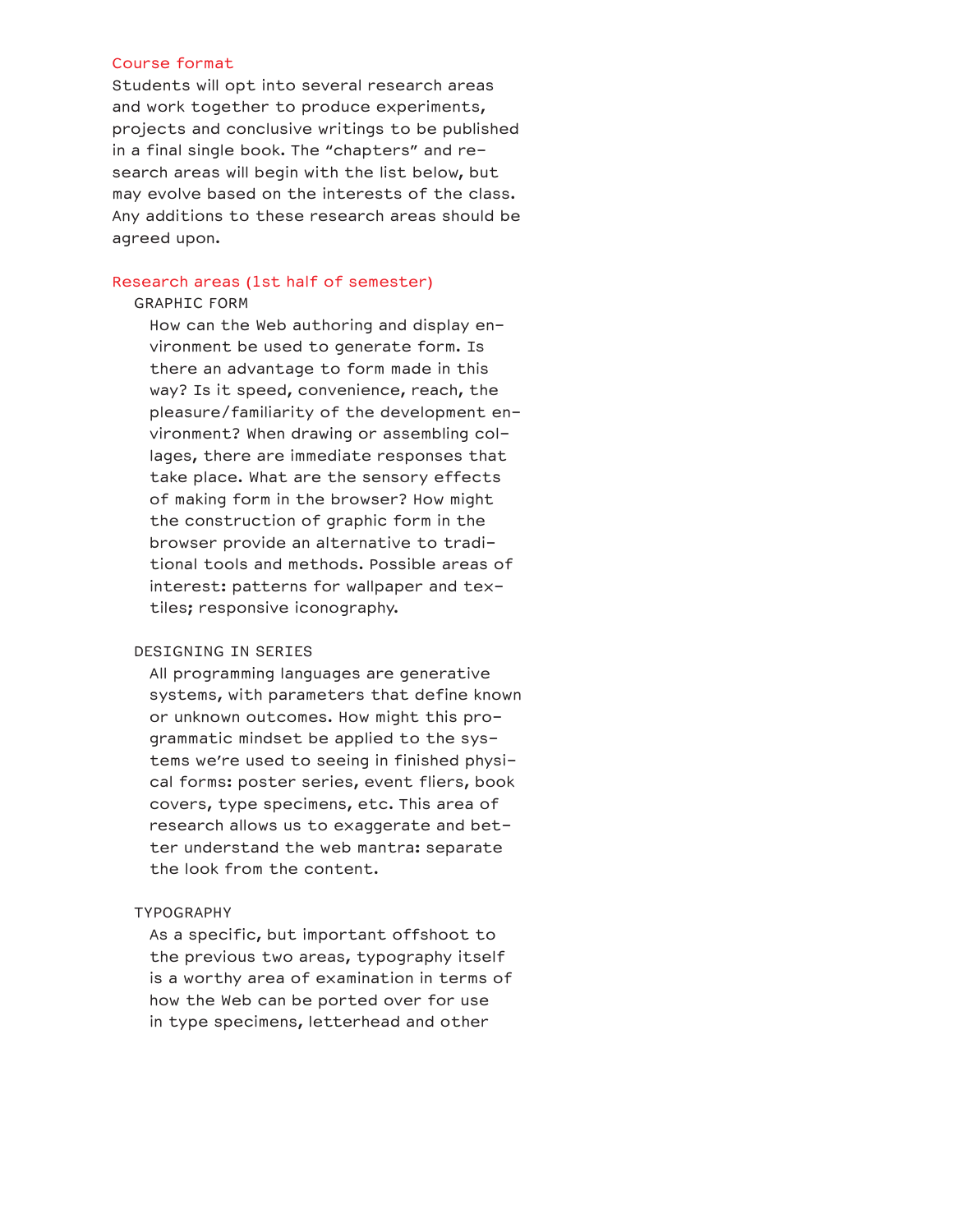type-heavy applications. What is the current state of typography and the browser? What are the implications for licensing if one licenses type for the screen but not the desktop? Can letterhead exist in the Cloud, but sent via post?

# PHYSICAL OBJECTS

 How do SVG/Canvas/CSS3D and other rendering engines in the browser contribute to the creation of physical objects?

### DYNAMIC VISUALIZATION

 How can APIs matched with visualization tools like D3 produce snapshots of data for print, physical space, as object?

### Research area (2nd half of semester)

#### BOOKS/JOURNALS

 The Web has influenced books in terms of information design (the importance of navigation), but is relatively untapped in terms of how authoring, commenting, database-intelligence and layout might be leveraged to create the look and structure of the book. What are conventions of a book that could be reconsidered and played with when the browser becomes the output device.

 The culminating offering of the class is our most important deliverable. Guest lectures and visits, interviews and student research will fold into a final collective work.

 Students will be responsible for the preparation of all of their research into the final book form.

## Research deliverables

- \* Presentation of technical and theoretical findings in class, online and within final book (as transcript)
- \* Original writings on your findings
- \* Digital and physical design artifacts; including open-source code, printed works and documentation of work